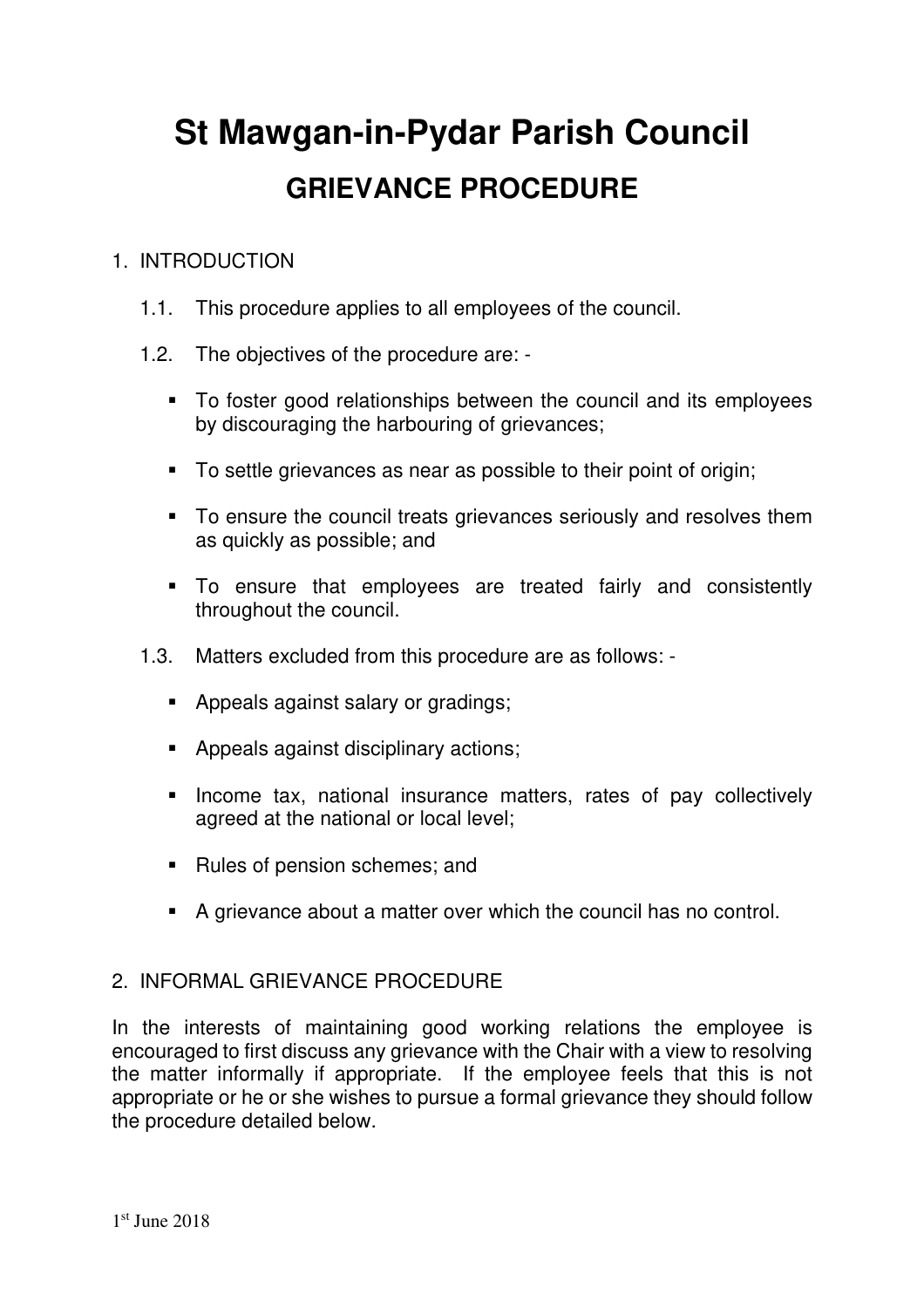### 3. FORMAL GRIEVANCE PROCEDURE

### STANDARD COUNCIL GRIEVANCE PROCEDURE

- 3.1. The employee must set out his/her grievance in writing ("Statement of Grievance") and provide a copy to the Chair.
- 3.2. Once the council has had a reasonable opportunity to consider its response to the information provided in the Statement of Grievance the employee will be invited to attend a grievance meeting to discuss the matter.
	- (i) The employee must take all reasonable steps to attend the meeting.
	- (ii) Grievance meetings will normally be convened within14 days of the council receiving the Statement of Grievance.
	- (iii) The employee has the right to be accompanied to a grievance meeting by a companion.
	- (iv) If the meeting is inconvenient for either the employee or his or her companion, the employee has the right to postpone the meeting by up to 5 working days.
- 3.3. A grievance meeting may be adjourned to allow matters raised during the course of the meeting to be investigated, or to afford the Chair time to consider the decision.
- 3.4. After the meeting the employee will be informed of the council's decision within 5 working days. The meeting may be reconvened for this purpose. The council's decision will be confirmed to the employee in writing.
- 3.5. If the employee wishes to appeal against the council's decision he or she must inform the council within 5 working days of receiving the decision.
- 3.6. If the employee notifies the council that they wish to appeal, the employee will be invited to attend a grievance appeal meeting before the Council's Staffing Committee. The employee must take all reasonable steps to attend that meeting. The employee has the right to be accompanied to a grievance appeal meeting by a fellow employee or by a Trade Union representative.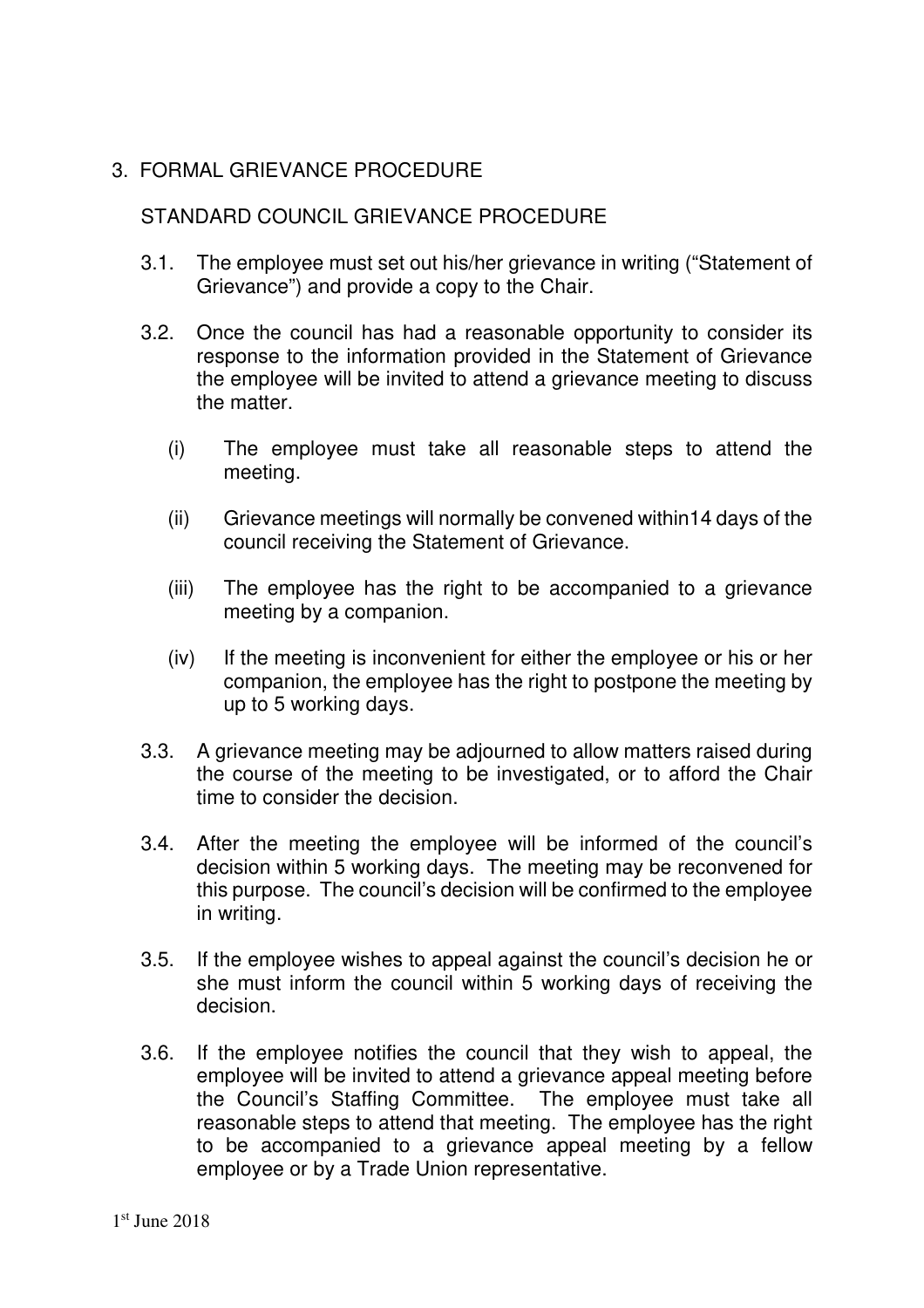- 3.7. A grievance appeal meeting will normally be convened within 7 working days of the council receiving notice that the employee wishes to appeal pursuant to 3.5. above. If the meeting time is inconvenient for the employee or his or her companion, the employee may ask to postpone the meeting by up to 5 working days.
- 3.8. After the grievance appeal meeting the employee will be informed of the council's final decision within 5 working days. The meeting may be reconvened for this purpose. The council's decision will be confirmed to the employee in writing.

#### 4. MODIFIED COUNCIL GRIEVANCE PROCEDURE (FOR FORMER EMPLOYEES)

- 4.1. If an ex-employee wishes to raise a grievance, he or she must set out their grievance and the basis for that grievance in writing and provide a copy to the Chairman of the Council's Staffing Committee.
- 4.2. Following receipt of a statement of grievance pursuant to 4.1. above, the council will either write to the ex-employee inviting him or her to attend a meeting to discuss the grievance, or to ask for the exemployee's agreement to the council responding to the grievance in writing.
	- 4.2.1. If the ex-employee does not agree to the matter being dealt with by correspondence within 7 working days of the council writing to them pursuant to 4.2. above steps 3.1. to 3.4. of the standard council grievance procedure will be followed. The meeting will be conducted by the Councils Staffing Committee.
	- 4.2.2. If the ex-employee does agree to the matter being dealt with by correspondence, the Councils Staffing Committee will consider his or her grievance and will respond to the ex-employee in writing within 14 days of the receipt of such confirmation setting out the basis for the council's decision.

### 5. GENERAL PROCEDURAL INFORMATION

5.1. Grievances raised under the standard council grievance procedure will normally be investigated, and any meetings to discuss the grievance conducted by the Chair.